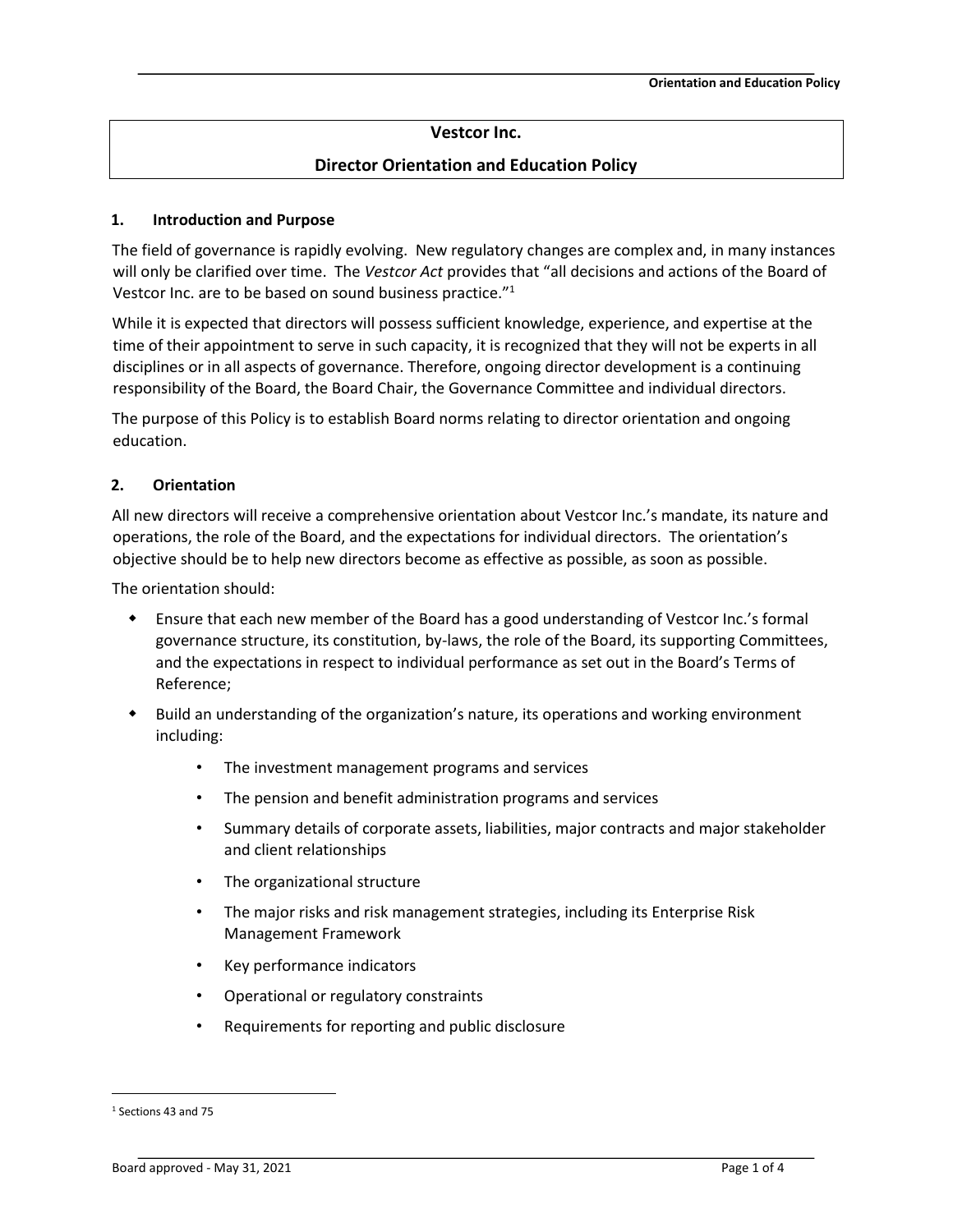- Build a link with the individuals who make up the organization, including:
	- Opportunities to meet and get to know fellow directors
	- Meetings with senior management
	- Site visit to view the organization's operations and to meet employees
- Build an understanding of the organization's main relationships, including those with:
	- Vestcor Inc.'s clients
	- The Vestcor Corp. owners' group
	- Key Government representatives who deal with the organization
	- People served by the organization
- Provide a comprehensive set of briefing materials that directors may use as reference materials. These materials will normally include:
	- Biographical and contact information for all Board members and the senior management team
	- The *Vestcor Act*, regulations, Members' Agreement and by-laws
	- The organization's governance policies, including the Board and Committees' Terms of Reference
	- The current annual business plan
	- The current strategic plan
	- The most recent annual and / or quarterly financial reports
	- An explanation of the organization's key performance indicators
	- A summary of director's liability insurance and indemnity
	- Details of any major litigation involving the organization
	- A restricted mobile hardware device and instructions for accessing the confidential Board and Committees' reporting website
	- A schedule of dates for upcoming Board and Committee meetings
- Provide for a post-orientation survey to assess the effectiveness of the orientation process. The evaluation will be conducted approximately 12 weeks (one Board meeting cycle) after the directors have completed the orientation program and will be shared with the Board Chair and the Governance Committee Chair to get feedback on what worked well and to gather suggestions for improvement.

Each orientation program may be customized to take into account the background and skills displayed by individual directors.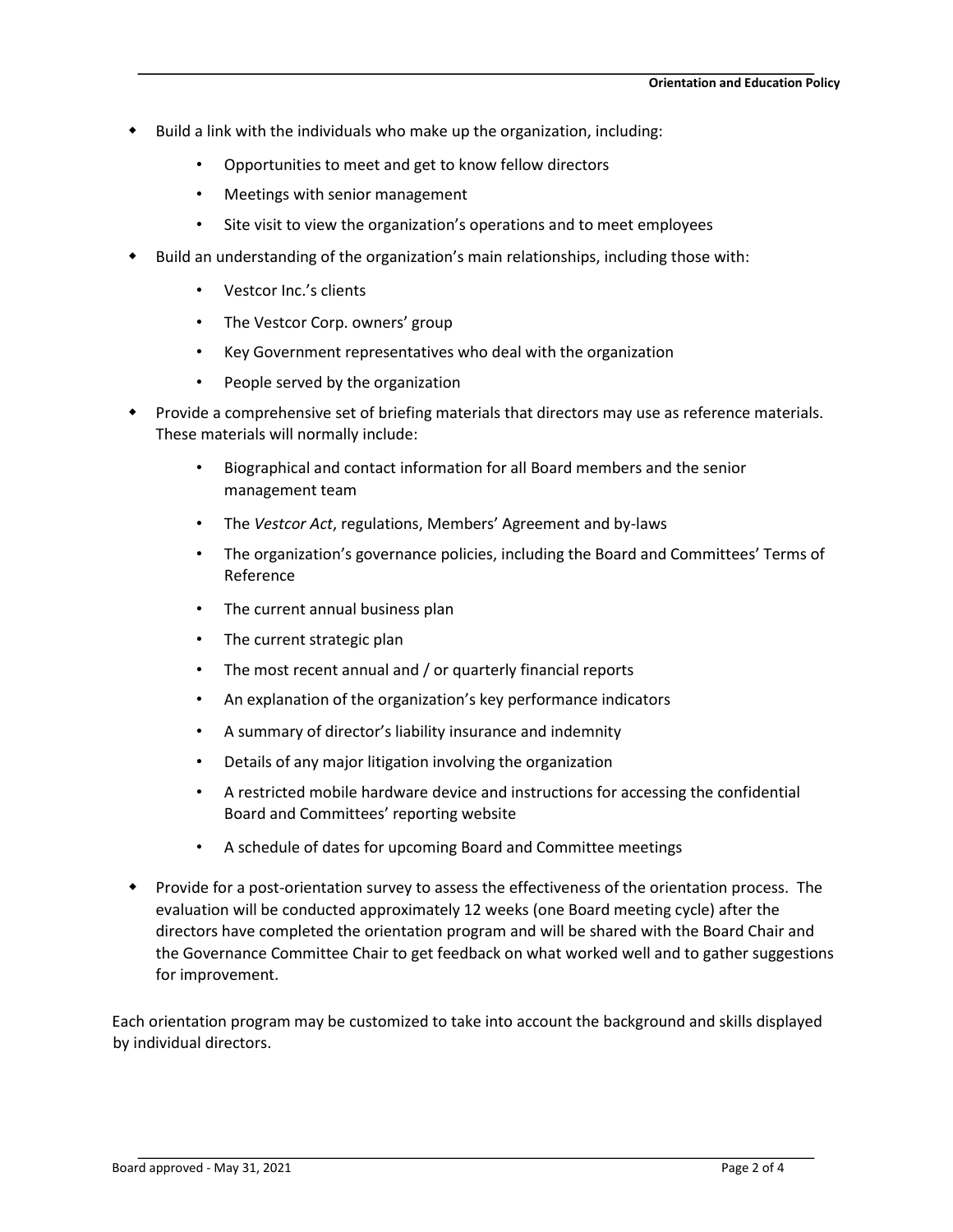The President and Chief Executive Officer ("CEO") will ensure that an orientation for new directors takes place. The Board Chair will attend if possible and existing directors will be encouraged to attend. External expertise may be included in the program as required.

The Governance Committee will review the Board Orientation and Education Policy annually.

## **3. Ongoing Education**

In recognition of the evolving nature of a director's responsibilities, ongoing education will be necessary. **In most cases, all directors should be exposed to the same education.** 

In light of the unique nature of Vestcor Inc.'s mandate, it is likely more appropriate that education will normally be delivered in-house and not via general seminars / conferences. Effective use of available governance literature will also support the ongoing personal and professional development of directors.

Vestcor will also undertake a corporate membership in the Institute of Corporate Directors (ICD) to ensure directors and management have access to evolving governance best practices.

### **3.1 Ongoing Education Program**

On an annual basis, the Governance Committee and the CEO will develop an education agenda for the entire Board based on a consideration of:

- Suggestions from directors as part of the annual board evaluation
- $\blacktriangleright$  Key strategic directions of the organization
- Major decisions on the horizon
- Appropriate and significant risk management themes, and
- The market environment in which Vestcor Inc. operates

The topics included on the ongoing education agenda will be addressed at:

- ▶ Education sessions at regular board meetings
- Special meetings devoted to education, as appropriate

The delivery of the educational program will primarily be done in-house, drawing upon external resources where appropriate.

#### **3.2 Director Feedback**

Each director shall in the one-on-one interview with the Board Chair which occurs biennially in connection with the peer evaluation process discuss the matters raised in this Policy and provide feedback in that regard both generally and in relation to that director's development. Such feedback should, where appropriate, be factored into the review referred to in Section 2 above.